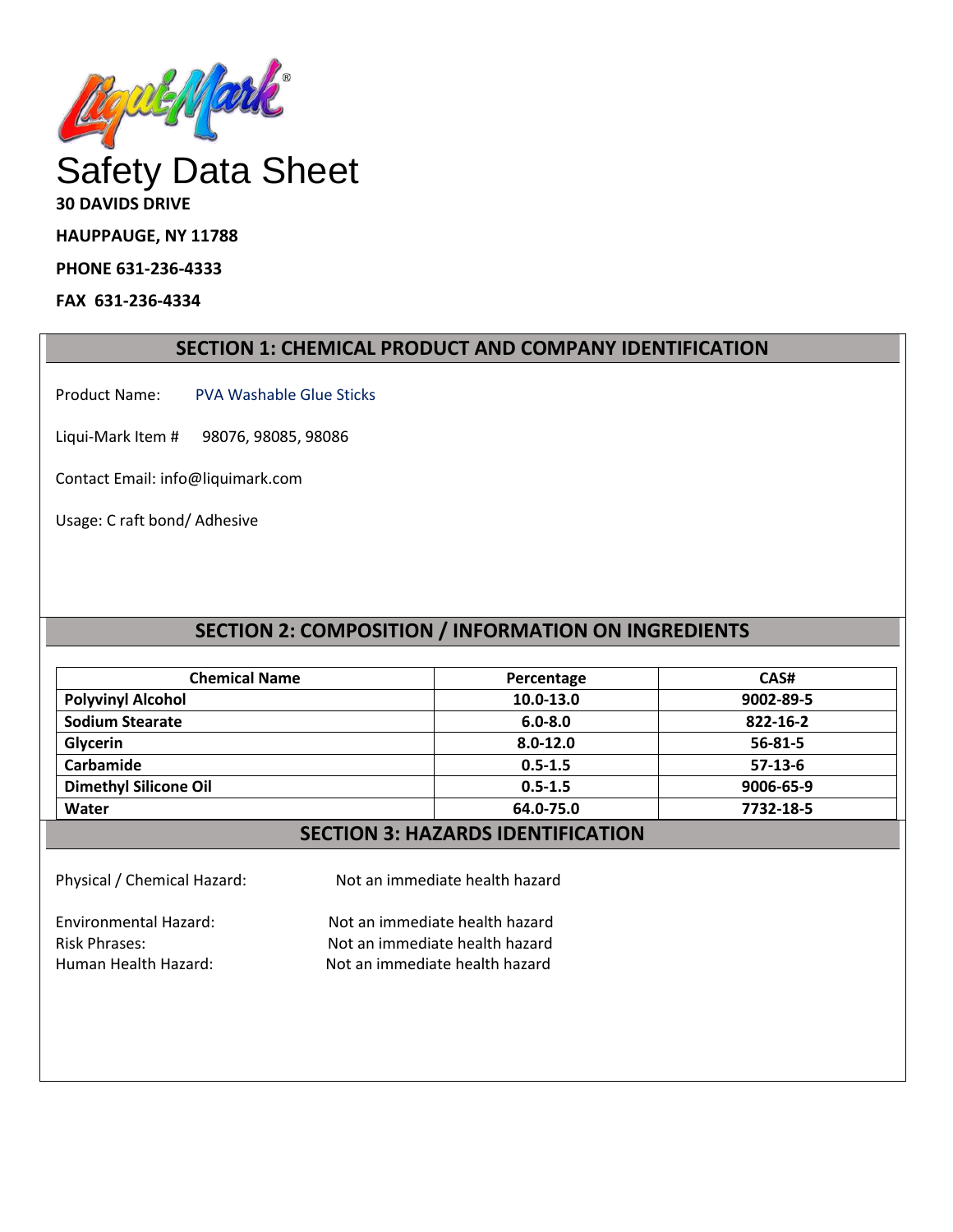# **SECTION 4: FIRST AID MEASURES**

| Symptoms:  | THIS PRODUCT IS NOT HAZARDOUS AS DEFINED BY HAZARDOUS COMMUNICATION STANDARD.<br>HOWEVER, AS WITH ALL                                                |
|------------|------------------------------------------------------------------------------------------------------------------------------------------------------|
|            | CHEMICAL; HANDLE WITH CARE AVOID EYE & SKIN CONTACT, AVOID INHALATION OF DUSTS OR<br>VAPORS. WASH THOROUGHLY AFTER HANDLING. KEEP CONTAINERS CLOSED. |
| Eyes:      | Flush with plenty of cool water for at least15 minutes, holding eyelids apart for thorough irrigation. Get<br>immediate medical attention.           |
| Skin:      | Wash affected area thoroughly with soap and water. If any irritation develops, consult a Physician.                                                  |
|            | Inhalation: Remove to fresh air. If breathing is difficult, give oxygen and get immediate medical<br>attention.                                      |
| Ingestion: | Induce vomiting – seek immediate medical attention.                                                                                                  |

## **SECTION 5: FIRE FIGHTING MEASURES**

| Flash Point F(C):                    | NORMALLY STABLE, NOT COMBUSTIBLE NOR FLAMMABLE.                          |
|--------------------------------------|--------------------------------------------------------------------------|
| <b>Flammable Limits:</b>             | NORMALLY STABLE, NOT COMBUSTIBLE NOR FLAMMABLE.                          |
| <b>Extinguishing Media:</b>          | WATER, DRY CHEMICAL, CARBON DIOXIDE, FOAM                                |
| Special protective Equipment:        | None needed according to classification criteria.                        |
| Unusual Fire & Explosion Procedures: | NONE EXPECTED. FIREFIGHTERS SHOULD BE EQUIPPED WITH SELF- CONTAINED      |
|                                      | BREATHING APPARATUS TO GUARD AGAINST POTENTIALLY TOXIC AND               |
|                                      | <b>IRRITATING FUMES. AVOID DUSTING. DUST CAN FORM EXPLOSIVE MIXTURES</b> |
|                                      | WITH AIR.                                                                |

## **SECTION 6: ACCIDENTAL RELEASE MEASURES**

| <b>Personal Precautions:</b> | None needed according to classification criteria. |
|------------------------------|---------------------------------------------------|
| Spills / Leaks:              | None needed according to classification criteria. |
| <b>CERCLA:</b>               | NOT REGULATED.                                    |
| <b>RCRA status:</b>          | NOT REGULATED.                                    |
| Section 302:                 | NOT REGULATED.                                    |
| Section 313:                 | <b>NOT REPORTABLE.</b>                            |

THIS PRODUCT IS NOT HAZARDOUS AS DEFINED BY HAZARDOUS COMMUNI- CATION STANDARD. HOWEVER, AS WITH ALL CHEMICAL; HANDLE WITH CARE AVOID EYE & SKIN CONTACT, AVOID INHALATION OF DUSTS OR VAPORS. WASH THOROUGHLY AFTER HANDLING. KEEP CONTAINERS CLOSED.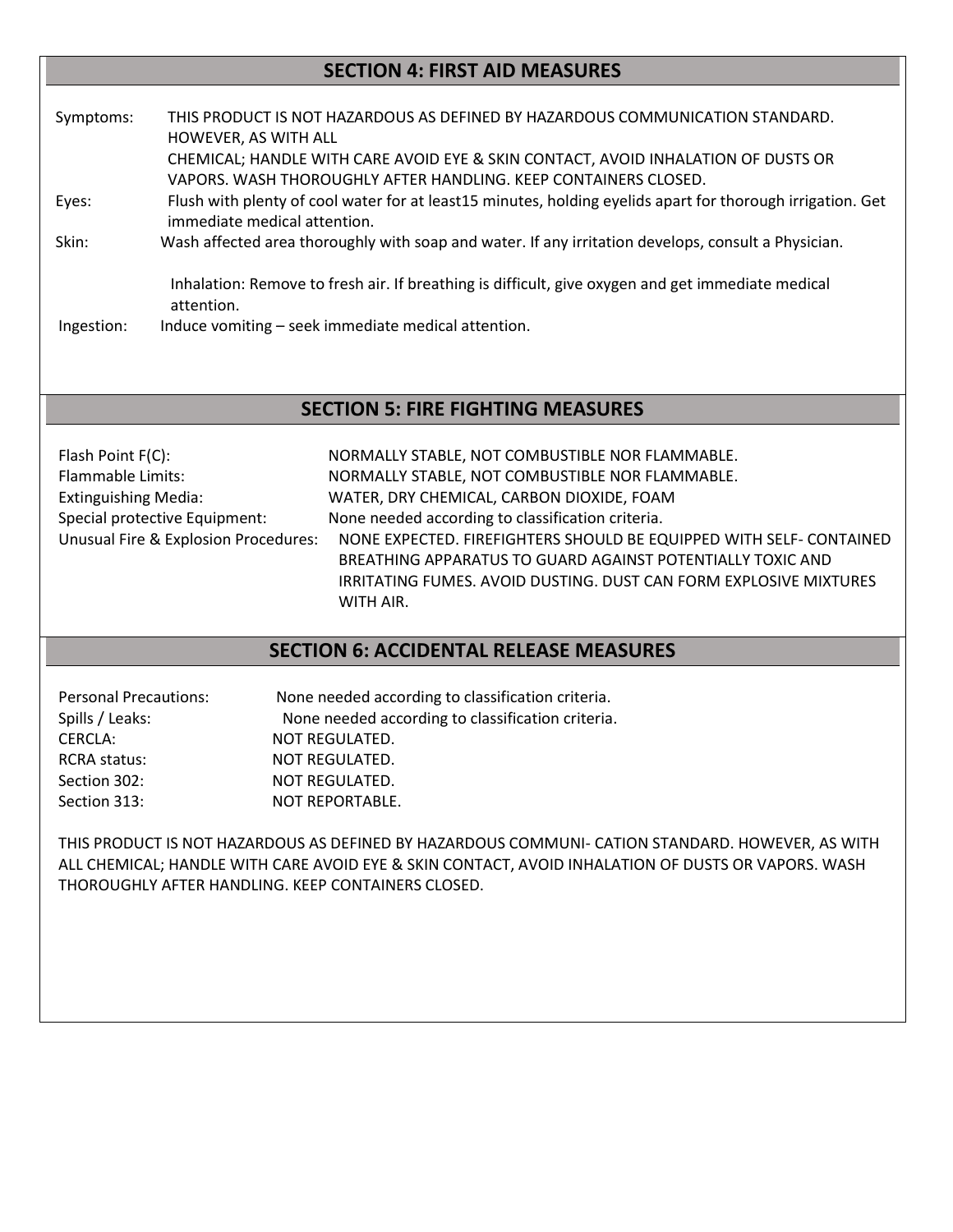# **SECTION 7: HANDLING & STORAGE**

Handling: None needed according to classification criteria.

Storage: None needed according to classification criteria.

Storage Class: N/A CSR Information: Consistent with known Exposure Scenario. Envir. Handling: See section 12 Specific Uses: Adhesive.

## **SECTION 8: EXPOSURE CONTROLS / PERSONAL PROTECTION**

| Eyes:                     | Avoid contact with eyes.                                  |
|---------------------------|-----------------------------------------------------------|
| Skin:                     | Protective clothing not required under normal conditions. |
| <b>Body Protection:</b>   | Protective clothing not required under normal conditions. |
| <b>Hygiene Practices:</b> | Wash clothes and skin with mild soaps and detergents.     |
| DNELS:                    | N/D                                                       |
| PNEC <sub>s</sub> :       | N/D                                                       |

## **SECTION 9: PHYSICAL AND CHEMICAL PROPERTIES**

| Appearance and Odor:     | Purple / Mild ODOR                              |
|--------------------------|-------------------------------------------------|
| <b>Boiling Point:</b>    | 100.00 C                                        |
| <b>Freezing Point:</b>   | $-16$ deg C                                     |
| Molecular Wt.:           | 442                                             |
| pH:                      | $10.00 - 10.99$                                 |
| Solubility in water:     | Dispersible                                     |
| Bulk Density (gm /cc):   | n/a                                             |
| <b>Specific Gravity:</b> | 1.1                                             |
| Flash Point:             | NORMALLY STABLE, NOT COMBUSTIBLE NOR FLAMMABLE. |
| Vapor Pressure:          |                                                 |
| Vapor Density:           | <1                                              |
| Percent Volatile:        | 70.0-80.0                                       |

## **SECTION 10: STABILITY AND REACTIVITY**

| <b>Chemical Stability:</b> |                                                                |
|----------------------------|----------------------------------------------------------------|
| Conditions to Avoid:       | OXIDIZING & REDUCING AGENTS MAY DESTROY COLOR.                 |
| Materials to Avoid:        | OXIDIZING & REDUCING AGENTS MAY DESTROY COLOR.                 |
| Hazardous Decomposition    |                                                                |
| Products:                  | CO, CO2, OXIDES OF NITROGEN AND OTHER POTENTIALLY TOXIC FUMES. |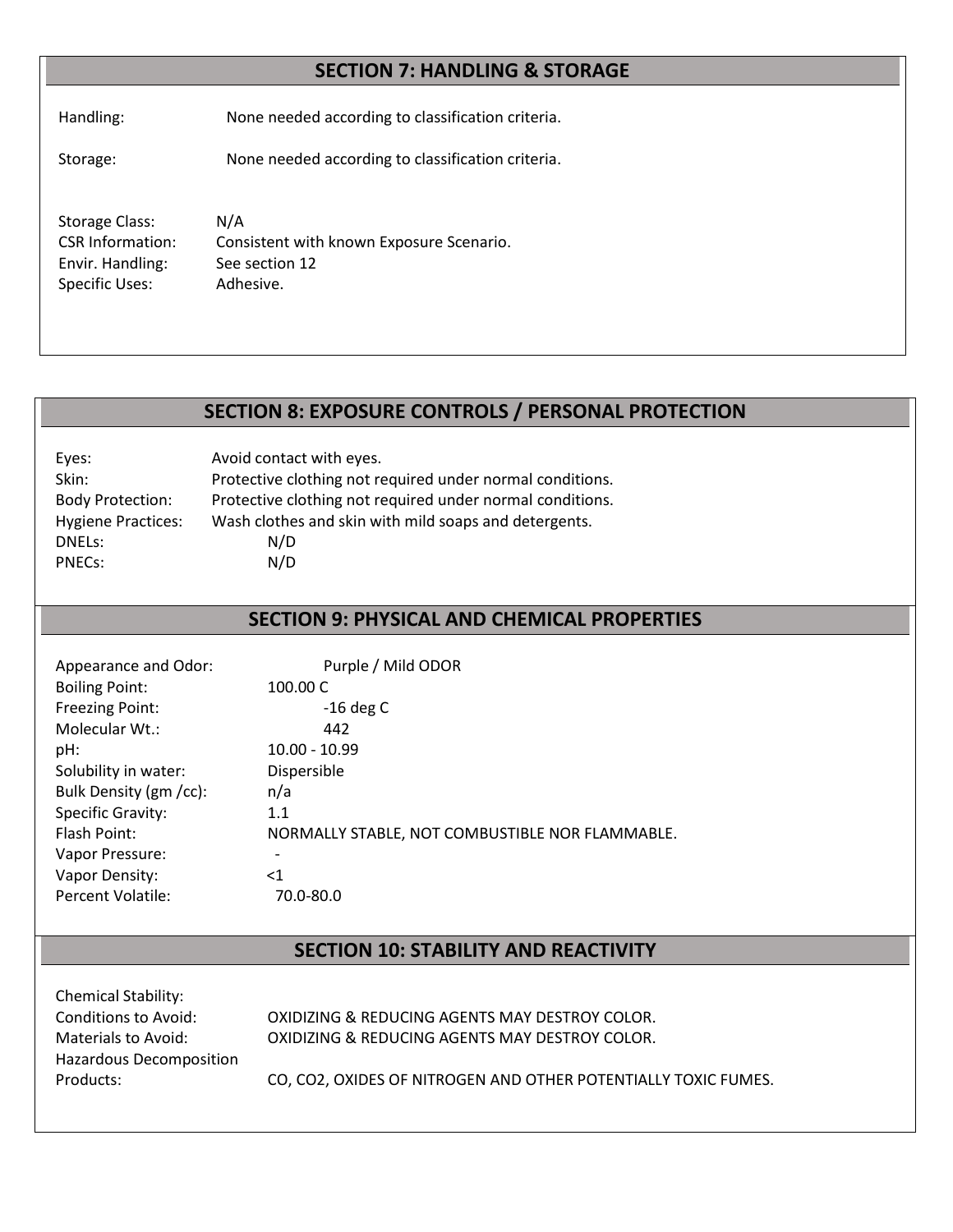## **SECTION 11: TOXICOLOGICAL INFORMATION**

Oral(Animal): NO DATA AVAILABLE. Dermal (Animal): NO DATA AVAILABLE. Skin irritation (Animal): Skin irritation (Animal): SKIN - No data.

Effects to eyes (Animal): EYES - RABBIT, SLIGHT IRRITANT.

Chemical Safety Assessment (CSA): n/d Substance subject to authorization/restriction: no

## **SECTION 12: ECOLOGICAL INFORMATION**

No Data Available

Fish toxicitiy: NO DATA AVAILABLE. Bacteria Toxicity: Biodegredation:

## **SECTION 13: DISPOSAL CONSIDERATION**

Dispose of only in an approved land-fill area or by controlled incineration in accordance with local and State regulations.

Dispose Code Number: N/A

Contaminated Packaging: Empty bags thoroughly. Carry out the proper recycling, re-usage or disposal. Please refer to the relevant EU regulations, in particular the guidelines/ decisions of the council regarding handling of wastes (e.g. 75/442/EEC, 91/689/EEC, 94/67/EC, 94/904/EC) as implemented in national regulations.

## **SECTION 14: TRANSPORT INFORMATION**

#### UN Number :

DOT : NONE Land Transport / ADR/RID/GGVS/GGVE : NONE Air Transport / IATA : NONE Sea Transport / IMDG/GGVSee : NONE

**REGULATION DESCRIPTION (proper shipping name)**